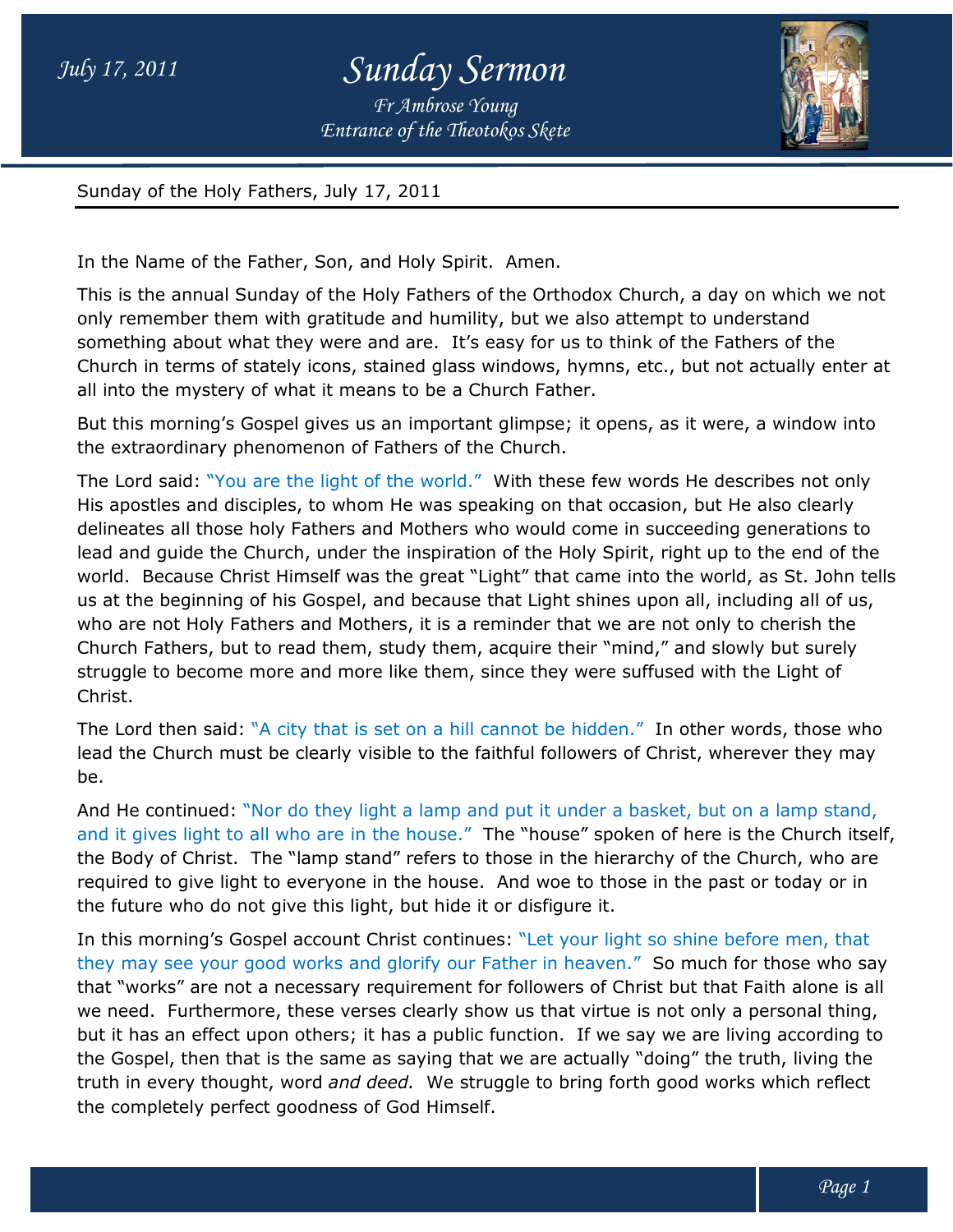## *July 17, 2011 Sunday Sermon*

*Entrance of the Theotokos Skete Fr Ambrose Young*



The Lord continues: "Do not think that I came to destroy the Law or the Prophets. I did not come to destroy, but to fulfill." From this we see that Christ did not intend to found a new religion, but rather to fulfill and bring to perfection the Old Religion. This is why He added this explanation: "For assuredly, I say to you, till heaven and earth pass away, one jot or one tittle will be no means pass from the law till all is fulfilled." explanation: "For assuredly, I say to you, till heaven and earth pass away, one jot or one tittl<br>will be no means pass from the law till all is fulfilled."<br>Our Lord Jesus Christ, you see, fulfilled the Law in His very pers ntinues: "Do not think that I came to destroy the Law or the Prophets. I did not<br>stroy, but to fulfill." From this we see that Christ did not intend to found a new<br>t rather to fulfill and bring to perfection the Old Religi

will be no means pass from the law till all is fulfilled."<br>Our Lord Jesus Christ, you see, fulfilled the Law in His very person, as God-Man. He did this<br>by obediently doing everything that His Father in even willed, even He did this by not breaking the commandments and proclaiming that the fulfillment of the commandments is in the Law of Love, love for God and love for neighbor. And He fulfilled all commandments is in the Law of Love, love for God and love for neighbor. And He fulfilled all<br>that the Prophets of the Old Testament had predicted about the Messiah, and this He did down to the smallest detail, in a way that is overwhelmingly obvious to anyone who studies Scripture.

Thus, the *fulfilled* Law of the Old Covenant became the foundation of the Lord's new commandments about love, and this fulfilled and completed Law, He said, will not be changed, pass away, or be abrogated "till heaven and hear pass away." to the smallest detail, in a way that is overwhelmingly obvious to anyone who studies<br>Scripture.<br>Thus, the *fulfilled* Law of the Old Covenant became the foundation of the Lord's new<br>commandments about love, and this fulfi

And finally the Lord said, "Whoever therefore breaks one of the least of these pass away, or be abrogated "till heaven and hear pass away."<br>And finally the Lord said, "Whoever therefore breaks one of the least of these<br>commandments, and teaches men so, shall be called least in the kingdom of heaven; whoever does and teaches them, he shall be called great in the kingdom of heaven."

whoever does and teaches them, he shall be called great in the kingdom of heaven."<br>Here Christ was speaking of righteousness, a righteousness He Himself possessed in the fullness of abundance and wishes to share with us. He explained righteousness in this way: if you break one of the least of the commandments, it is as though you have broken the greatest of them; and when you observe even the least of them, it is the same as keeping the greatest and all of the Commandments. Thus, nothing is too small or too unimportant for us to aware of and obey. east of the commandments, it is as though you have broken the<br>when you observe even the least of them, it is the same as keeping the<br>Commandments. Thus, nothing is too small or too unimportant for us<br>is saying, is hypocris lis Father in even willed, even unto suffering and death.<br>
anandments and proclaiming that the fulfillment of the<br>
, love for God and love for neighbor. And He fulfilled all<br>
nt had predicted about the Messiah, and this He

The worst thing, Jesus is saying, is hypocrisy—in other words teaching what one does not practice. Clearly the Lord is telling us that the "doing" must come before the "teaching" of others. We ought to do right and teach ourselves, first, before we attempt to set others on others. We ought to do right and teach ourselves, first, before we attempt to s<br>the right path. Let this be a reminder and a warning to all priests and bishops!

The Holy Fathers of the Church were not just those who had degrees in theology most of them had no degrees whatever and the enormous emphasis the Church today places on bishops and priests getting higher and higher degrees, instead of emphasizing personal most of them had no degrees whatever and the enormous emphasis the Church today place<br>on bishops and priests getting higher and higher degrees, instead of emphasizing personal<br>piety and repentance and complete transformati the tradition of the Church. Until very recent times, in fact, future priests were always trained at monasteries, not in separate seminaries, where the emphasis would inevitably be academic and cerebral. In this way, over the last hundred years, we have managed to create whole irch. Until very recent times, in fact, future pries<br>separate seminaries, where the emphasis would<br>iay, over the last hundred years, we have manag